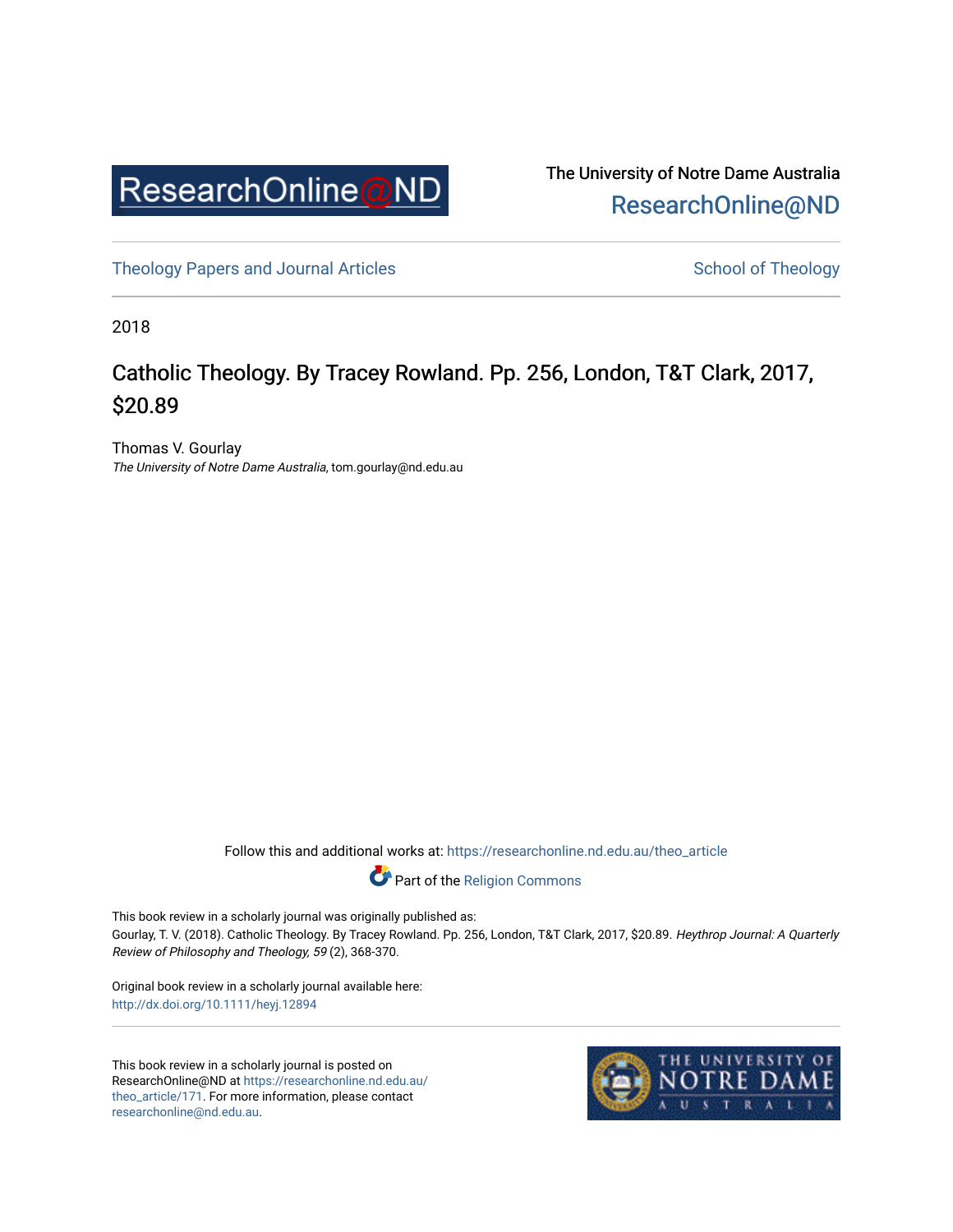This is the author's version of a book review published in the *Heythrop Journal: A Quarterly Review of Philosophy and Theology.* Available online: <http://dx.doi.org/10.1111/heyj.12894>

Gourlay, Tom. (2018) Catholic Theology. By Tracey Rowland. Pp. 256, London, T&T Clark, 2017, \$20.89. *Heythrop Journal: A Quarterly Review of Philosophy and Theology. 59*(2), 368- 370. doi: 10.111/heyj.12894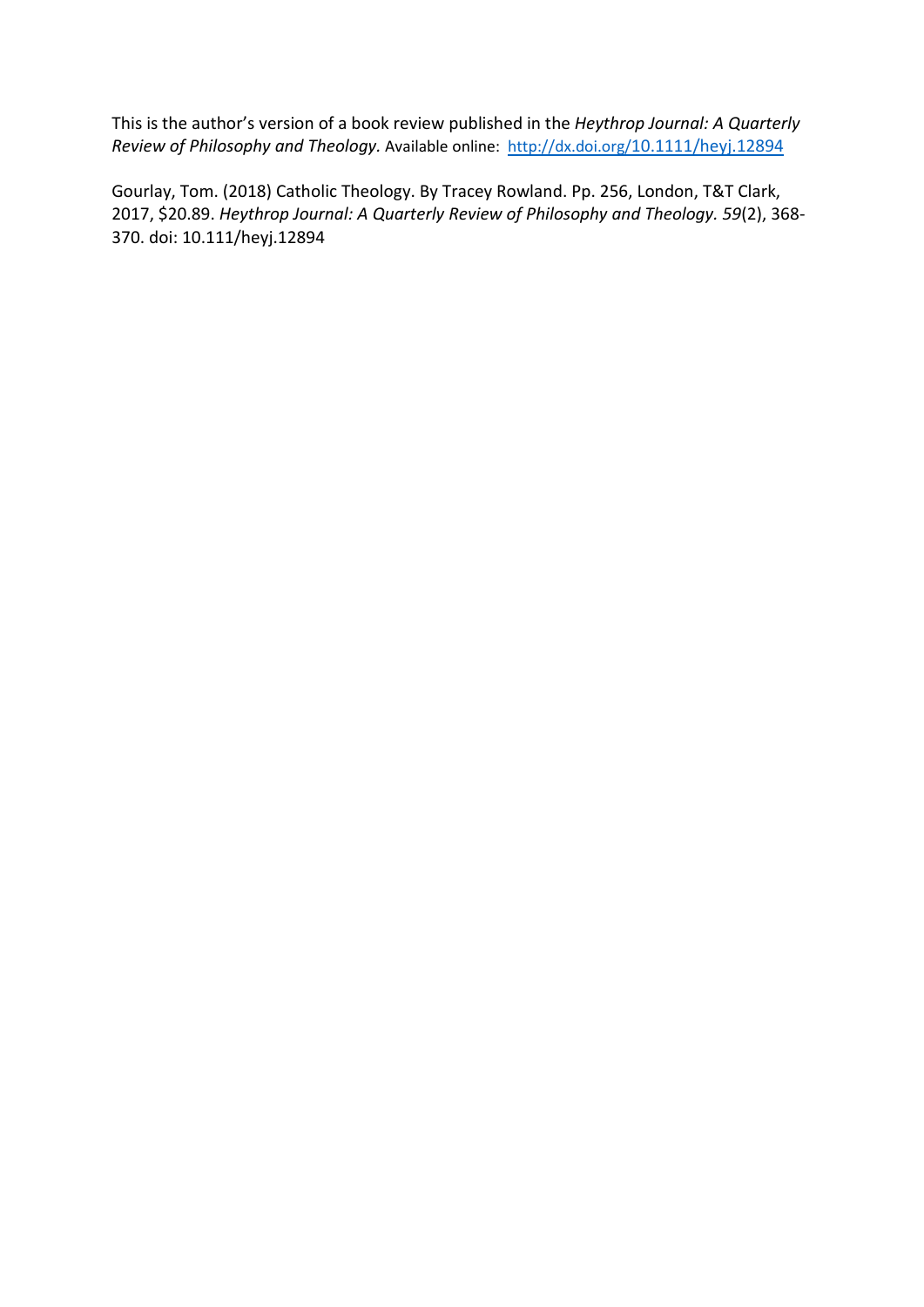#### **BOOK REVIEW**

**Catholic Theology. By Tracey Rowland. Pp. 256, London, T&T Clark, 2017, \$20.89.**

### **Author: Thomas V. Gourlay**

## **First published: The Heythrop Journal, Volume 59, Issue 2; March 2018; Pages 368–370**

### **DOI: 10.1111/heyj.12894**

The latest offering from Australian theologian Tracey Rowland is sure to cause somewhat of a stir in theology faculty lounges. Her recent and somewhat boldly titled Catholic Theology is published as part of Bloomsbury's Doing Theology series and pulls no punches, as she offers readers her take on the landscape of Catholic theology leading up to and since the Second Vatican Council (1962-1965).

Taking inspiration from Fr James V. Schall S.J.'s Another Sort of Learning, Rowland's book is written particularly for the interested lay person, or the beginning student or seminarian, wishing to familiarise themselves with the 'lay of the land' as they undertake their theological studies. Humorously, Rowland jests that an appropriate subtitle for her work would be '"How to do Catholic Theology" even if one is bored stupid in a seminary or in any other ostensibly Catholic educational institution', (5). If this is her goal, then Rowland proves to be an adept guide, manoeuvring across the various landscapes of what can seem to the newcomer to be the perilous jungle of contemporary Catholic theologies and movements.

Rowland begins her work analysing two key documents of the International Theological Commission (of which she is currently a member) pointing out that, in the lead up to the Second Vatican Council, the seemingly monolithic system of Catholic theology was, in fact, crumbling into what came to be understood as a plurality of legitimate approaches. Using these ITC documents as a guide, Rowland sketches what could be considered the boundaries for faithful Catholic theology, all the while maintaining cognisance that they mystery of the faith exceeds any system.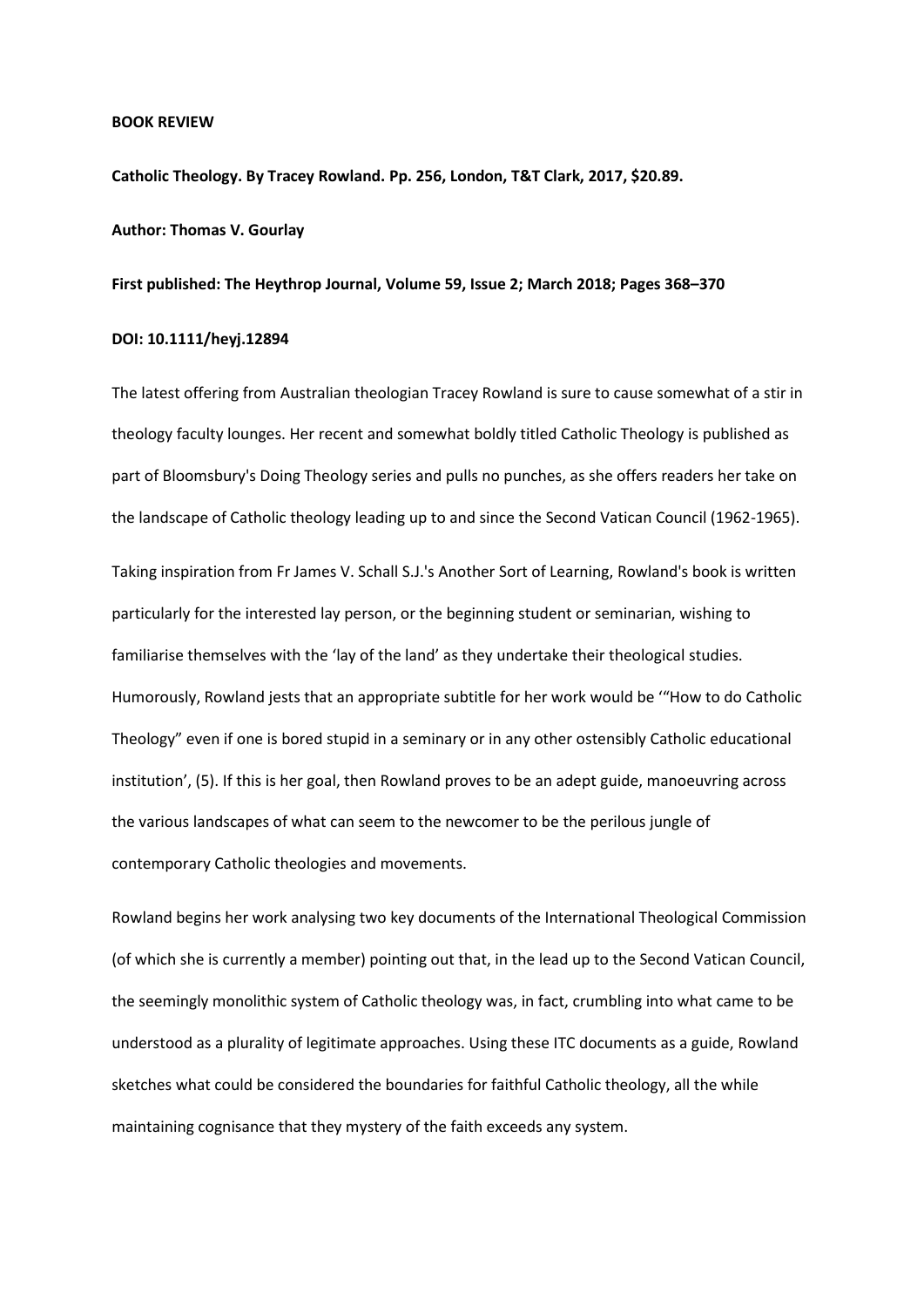Identifying key guideposts or what she terms 'distinctive family traits of Catholic theology' (23), Rowland provides an articulate and erudite, but eminently readable account of the 12 principles to which an authentically Catholic theology adheres to, as reiterated in the 2012 ITC document Theology Today: Perspectives, Principles and Criteria. She then moves on to provide pithy accounts of key themes in Catholic theology, particularly pertaining to dualisms which have become operative in various contexts, including Christ and the Trinity, Christology and Mariology, nature and grace, logos and ethos, Scripture and Tradition, dogma and history. Rowland concludes this chapter with a brief treatment of the relationship between the Magisterium and theologians. Guided by various ITC documents throughout, Prof. Rowland deftly guides her readers through these themes, dropping a veritable breadcrumb trail of key texts and authors who have contributed to these discussions.

Chapter two provides an account of the various movements within the Thomist tradition(s). Here she offers a treatment of the various 'species' of Thomism and their defining features as they have developed over the centuries, and particularly in the twentieth century. Rowland's treatment is thorough but not overly dense, and she deftly avoids being caught in academic hair-splitting exercises, instead offering an account of the various fault lines and contested topics which run through what others might consider a monolithic Thomism. By offering such a chapter up front, Rowland cleverly positions her readers to accept the narrative tradition that she favours a la Alasdair MacIntyre. It is important for Rowland that students coming to theology are aware of the various Thomisms operative within Catholic theology and how the personal favourite of one's professor or school might come to impact one's own education.

Throughout chapters three and four, Rowland offers her readers an account of the two major theological milieu's which evolved in the post-Vatican II era, the *Communio* and the *Concilium*. As a member of the editorial board of the English language edition of the International Catholic Review: *Communio*, Rowland does not leave much room to guess where her allegiances lie, but this does not mean that her treatment of the Concilium group is unfair. Instead, Rowland presents an adequately,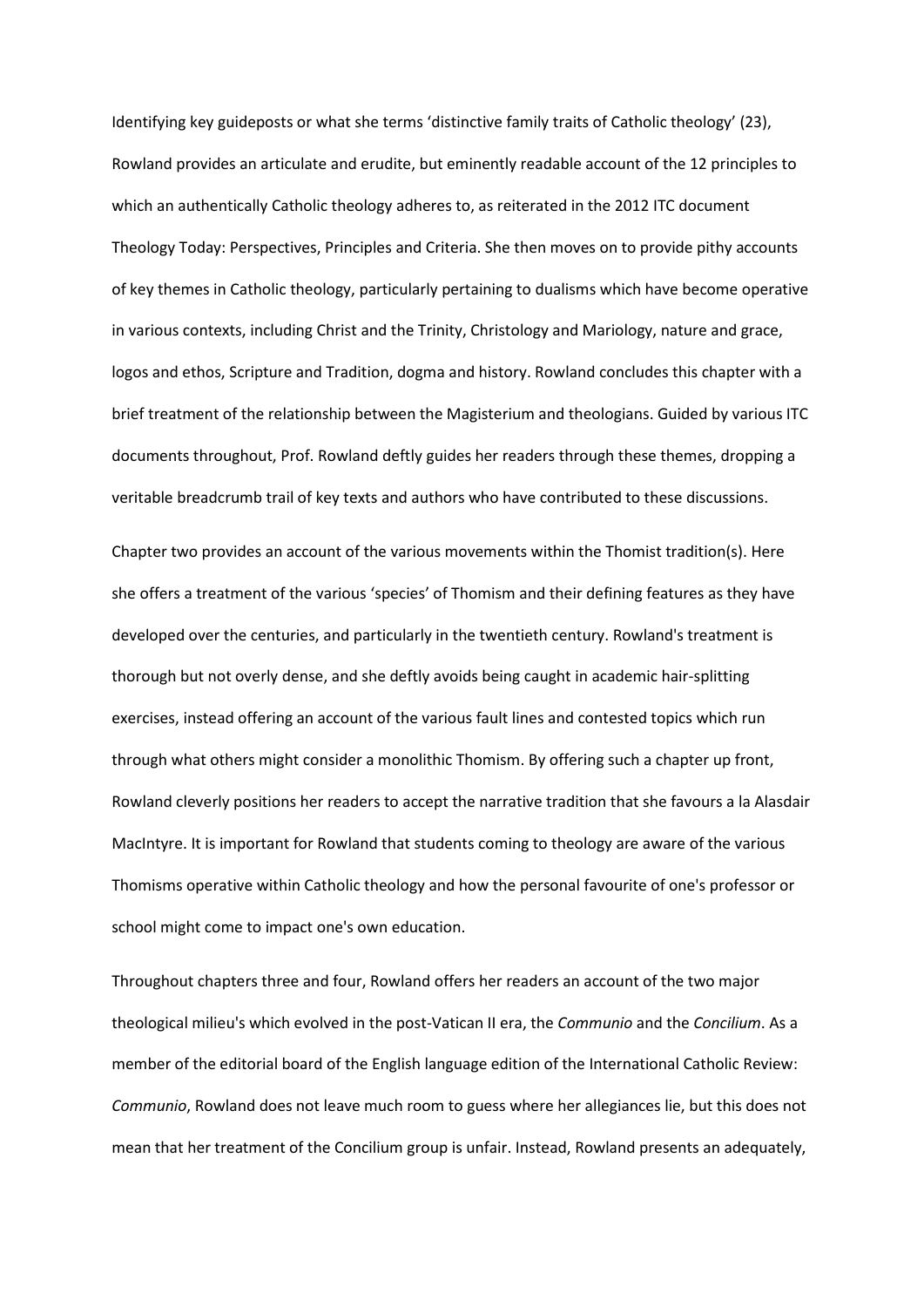but not overly detailed birds-eye view of the 'theological star wars' that evolved following the Second Vatican Council between the two camps. Rather than fall into the tired and well-worn ruts of liberal/conservative caricatures, Rowland offers a nuanced understanding of both the *Communio* and *Concilium* projects, offering definitive points of distinction between them, particularly pertaining to each groups understanding of and response to the growing secularization of Western culture, magisterial authority and the vocation of the theologian, and the stance of the Church vis-à-vis the world. Brief narrated bio-bibliographies of key players in each camp are given, as well as an assessment on the success of their various projects. To be sure, Rowland does not conceal her admiration for scholars of the *Communio* school, most notably the founders of the *Communio* journal, Henri de Lubac, Hans Urs von Balthasar, and Joseph Ratzinger/BXVI. Her critique of the Concilium project and its foremost proponents such as John Baptist Metz, Karl Rahner, and Edward Schillebeeckx, and those contemporary voices such as Lieven Boeve who have followed in their paths is fair, but ultimately unsympathetic. For Rowland, and for theologians who have a tendency to follow the various pronouncements of the ITC as a guide, the Trinitarian and Christocentric focus distinctive amongst scholars associated with the *Communio* school offers much more by way of faithful and fruitful theological offerings for the Church in the (post)modern world.

By way of an interesting aside, Rowland offers a fascinating account of the convergences between scholars of the *Communio* school and the various projects associated with those scholars operating within Radical Orthodoxy circles, describing shared genealogies of secularism, as well as accounts of attempts to dialogue with culture in a way that does not bow to hegemonic forms of secular reason. Ultimately though, as Rowland points out, scholars associated with the *Communio* journal are often at work on intra-ecclesial and pastoral matters, whilst those of Radical Orthodoxy sensibilities are often involved in debates with secular interlocutors within the academy more broadly.

Rowland's final chapter seems to be something of an afterthought. One would think that the bones of this book were sketched out prior to the abdication of Pope Benedict XVI and the ascension of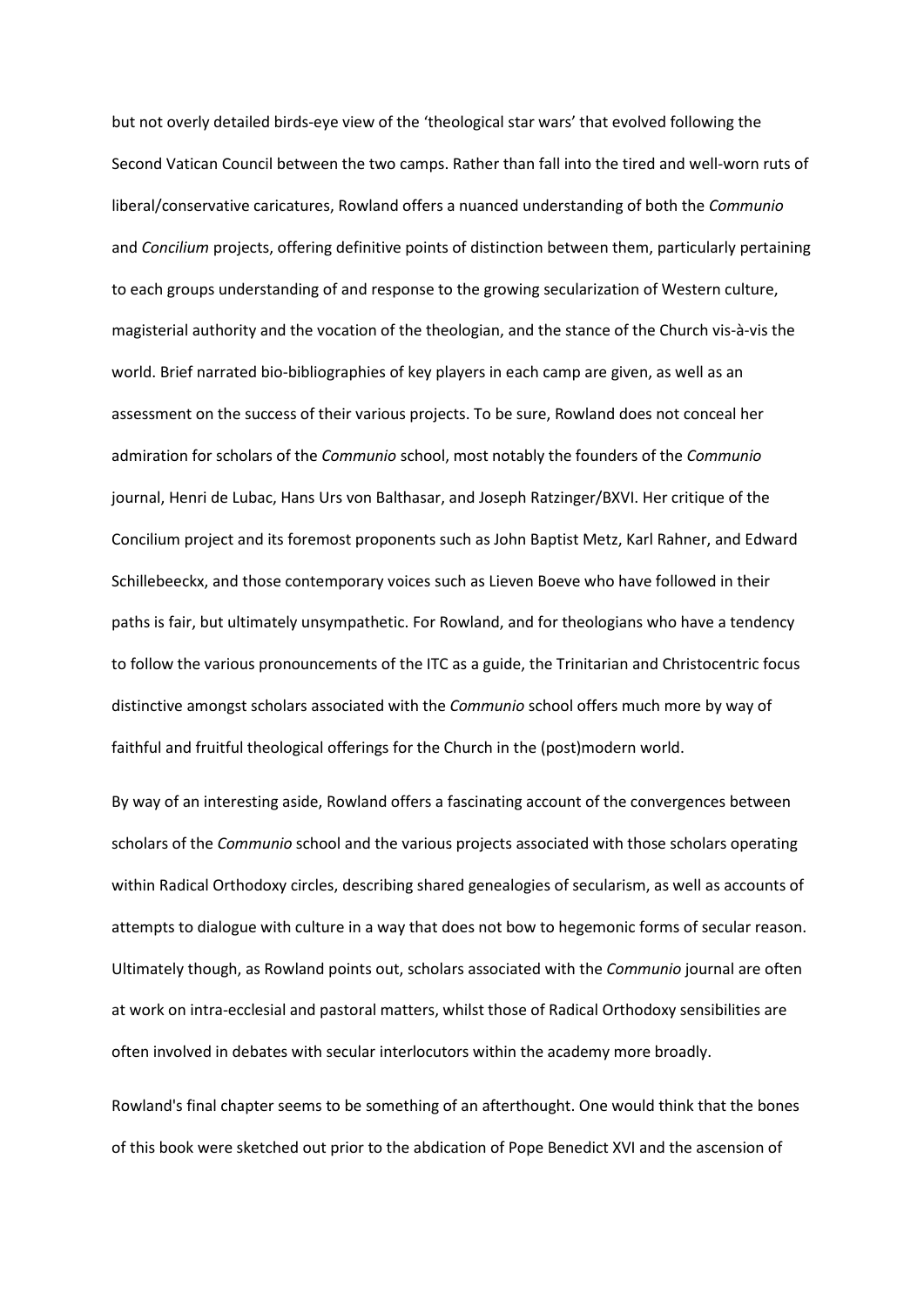Pope Francis (Jorge Bergoglio). The addition of the chapter on Liberation Theology may well have been omitted had this book been published prior to March of 2013. That being said, Rowland's work on what many in Catholic theological faculties may have considered the 'dead horse' of Liberation Theology offers a nuanced account of various trends with the predominantly South American theology. Her situating of Bergoglio/Francis within a strand known as 'People's Theology' gives the reader an understanding of the priority which Francis give to the experience of 'plain persons' as a mode of hearing the voice of God.

Rowland is careful to point out that a certain contemporary re-emergence of Liberation Theology is a different breed to that which has been, rightly, under a cloud in orthodox circles of Catholic theology. She points out that while certain dominant (and Marxist) aspects of liberation theology have been deemed at odds with orthodox Catholic theology (see Congregation for the Doctrine of the Faith, "Instruction on Certain Aspects of Liberation Theology," (1984). more recent work in this field have taken heed of the criticisms of the CDF and sought to 'bleaches out the Marxist elements typical of the early years of Liberation Theology' (200), and replace it with 'hefty doses of Trinitarian Christocentrism'. Here she cites particularly the work of Cardinal Müller, current prefect of the Congregation for the Doctrine of the Faith, and the 2007 joint declaration of the bishops of Latin America and the Caribbean known as the 'Aparecida document.'

In her Catholic Theology Rowland provides a solid narrative and even occasionally humorous style, offering much to both the beginning student seeking something of a guiding star as they undertake their studies, and for the seasoned academic looking for a solid and readable reference work for their students or a take on the current lay of the land from the perspective of an Australian Catholic theologian with strong Trinitarian and Christocentric leanings and a robust aversion to secular modernity.

While each of the chapters contained within could be read in a single sitting, each section holds within its references an abundance of readings lists nowhere else in captivity to be found, which